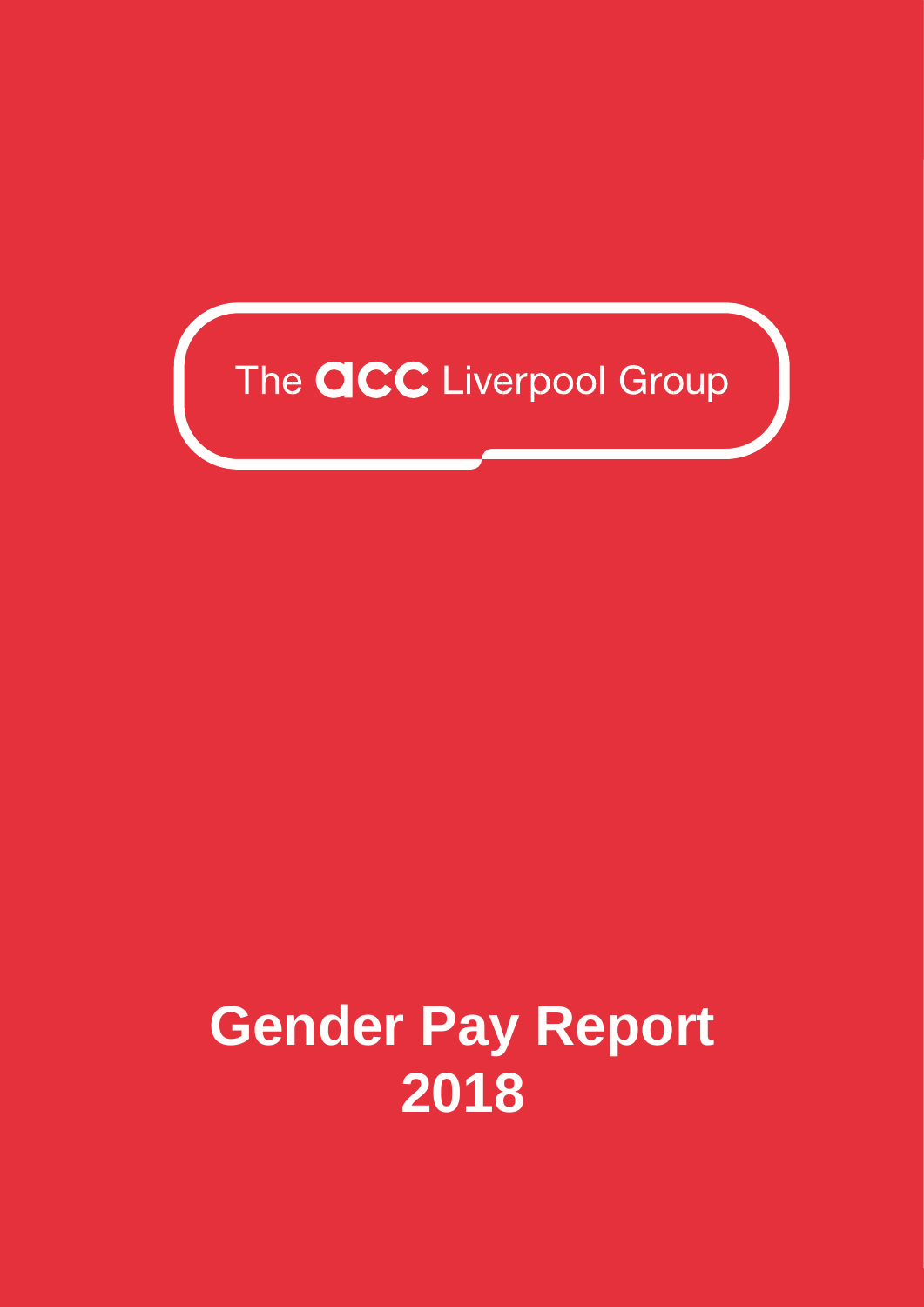This report has been produced to comply with the Gender Pay reporting requirements and to outline The ACC Liverpool Group's overall results, in relation to our gender pay gap. The data included in this report is accurate as of 31 March 2018. The information has been signed off by the ACC Liverpool Groups' Chief Executive and Director of Finance and Corporate Services.

## **Difference in mean and median pay between males and females**



\* National Average for the Mean gender pay gap is 17.9% according to Office of National Statistics

## **Pay Quartiles**